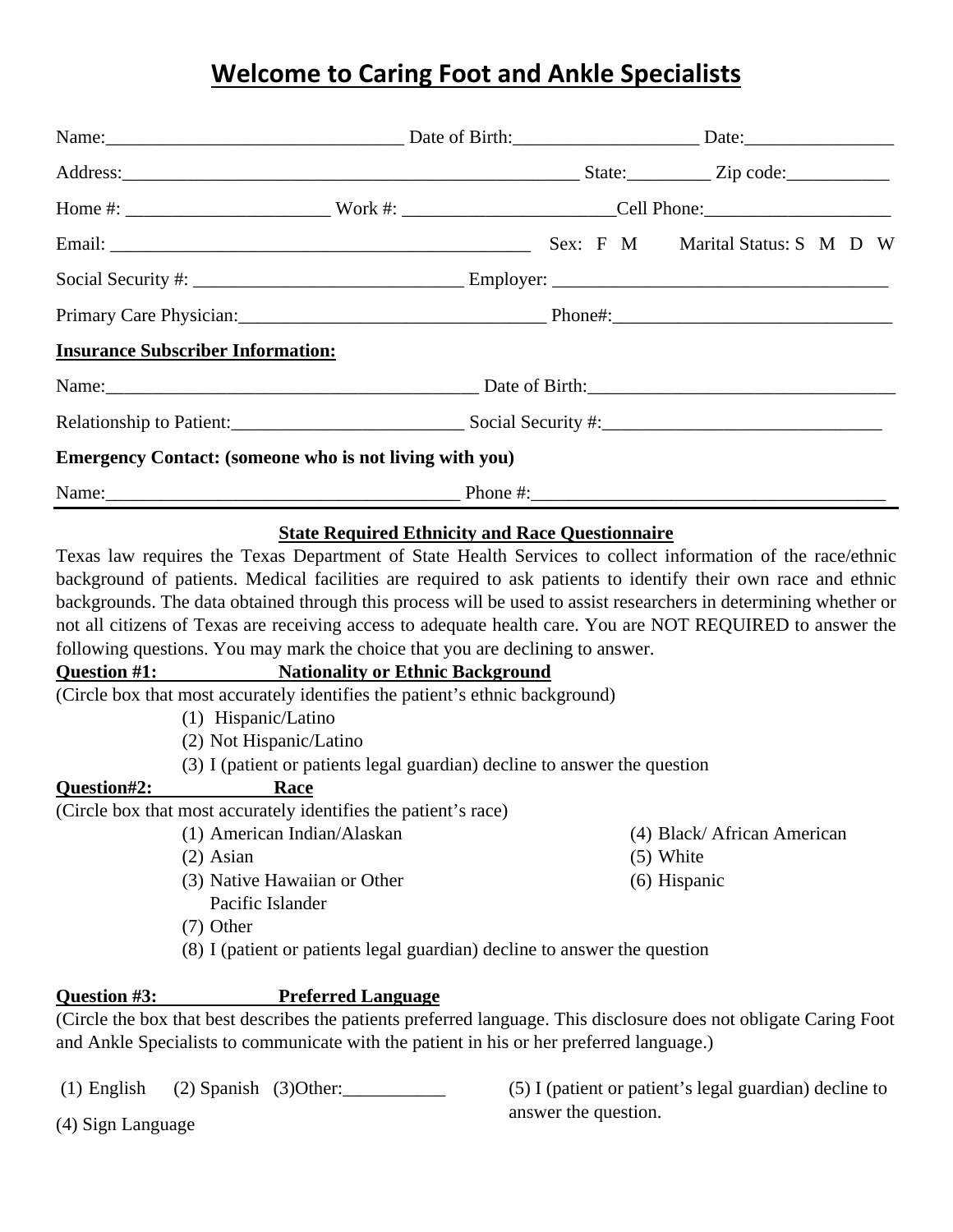

### **Authorization and Consent for Health Care**

I hereby authorize the physicians of Caring Foot and ankle Specialists and affiliated or other providers to release any information acquired in the course of my treatment to my insurance company, employee, or third-party payer as required for claims files, quality assurance, health plan administration or complaints/grievances. I understand that the specific information to be released may include, but is not limited to history, diagnosis and/or treatment of all related illnesses including HIV virus and acquired immune deficiency syndrome (AIDS). I authorize direct payment to be made to the physicians of Caring Foot and Ankle Specialists or other providers for any and all medical or surgical services rendered. I understand that if any services not covered, or if Caring Foot and Ankle Specialists is unable to verify eligibility, that I am responsible for all charges incurred for services rendered. I understand that my Doctor may be an Attending Physician at hospitals that may be out of network with my insurance plan. I understand that I have the option to get my care at either an in network or an out of network facility and that if I have any questions regarding this, I can ask my Doctor or the business office for further information. I hereby voluntarily consent to such healthcare encompassing diagnostic procedures and treatment by my physicians, and my physician's associates, assistants, and other healthcare providers, as may be necessary to my physician's judgement. I have relied on my physicians for information in this regard and acknowledge that no warranty or guarantee has been made to me as a result to cure. This form has been fully explained to me, and I certify that I understand its contents. X \_\_\_\_\_\_\_\_\_\_\_\_\_\_\_\_\_\_\_\_\_\_\_\_\_\_\_\_\_\_\_\_\_\_\_\_\_\_\_ \_\_\_\_\_\_\_\_\_\_

Signature of Patient, Parent, Guardian, or Responsible Party Date

### **Acknowledgement of Review of Notice of Privacy Practices**

I have reviewed this office's Notice of Privacy Practices, which explains how my medical information will be used and disclosed. I understand that I am entitled to receive a copy of this document.

| X                                                                                                                                                                                                                                                                                                                                                |                                                                                                                                                                                                                                                 |      |
|--------------------------------------------------------------------------------------------------------------------------------------------------------------------------------------------------------------------------------------------------------------------------------------------------------------------------------------------------|-------------------------------------------------------------------------------------------------------------------------------------------------------------------------------------------------------------------------------------------------|------|
| Signature of Patient or Guardian                                                                                                                                                                                                                                                                                                                 | Description of Guardian's Authority                                                                                                                                                                                                             | Date |
| <b>Consent for Communication of Protected Health Information</b><br>I give my consent to Caring Foot and Ankle Specialists to release Protected Health Information to the people or facilities<br>listed below. This is to include any results of lab, diagnostic and/or therapeutic testing, including HIV testing, or my<br>medical condition. |                                                                                                                                                                                                                                                 |      |
| Name<br>Relationship                                                                                                                                                                                                                                                                                                                             | or initial here for NO other person _________                                                                                                                                                                                                   |      |
| X<br>Signature of Patient or Guardian                                                                                                                                                                                                                                                                                                            | Description of Guardian's Authority                                                                                                                                                                                                             | Date |
| <b>Consent for Communication of Protected Health Information</b><br>I grant permission to Caring Foot and Ankle Specialists to view my prescription history form external sources.                                                                                                                                                               |                                                                                                                                                                                                                                                 |      |
| X<br>Signature of Patient or Guardian<br>*This authorization will remain in effect until such time the patient or personal representative notifies Caring Foot and<br>Ankle Specialists in writing of a change in release of information.                                                                                                        | Description of Guardian's Authority                                                                                                                                                                                                             | Date |
| <b>Acknowledgement and Agreement of Financial Policy</b>                                                                                                                                                                                                                                                                                         |                                                                                                                                                                                                                                                 |      |
| discontinuation of podiatry services.                                                                                                                                                                                                                                                                                                            | I have reviewed this office's financial policy and I agree to the terms. I understand I am responsible for deductibles,<br>coinsurance, copays, non-covered services and no-show fees. I also understand that if I fail to pay charges, I imply |      |
| X                                                                                                                                                                                                                                                                                                                                                |                                                                                                                                                                                                                                                 |      |

| Signature of Patient or Guardian | Description of Guardian's Authority | Jate |
|----------------------------------|-------------------------------------|------|
|----------------------------------|-------------------------------------|------|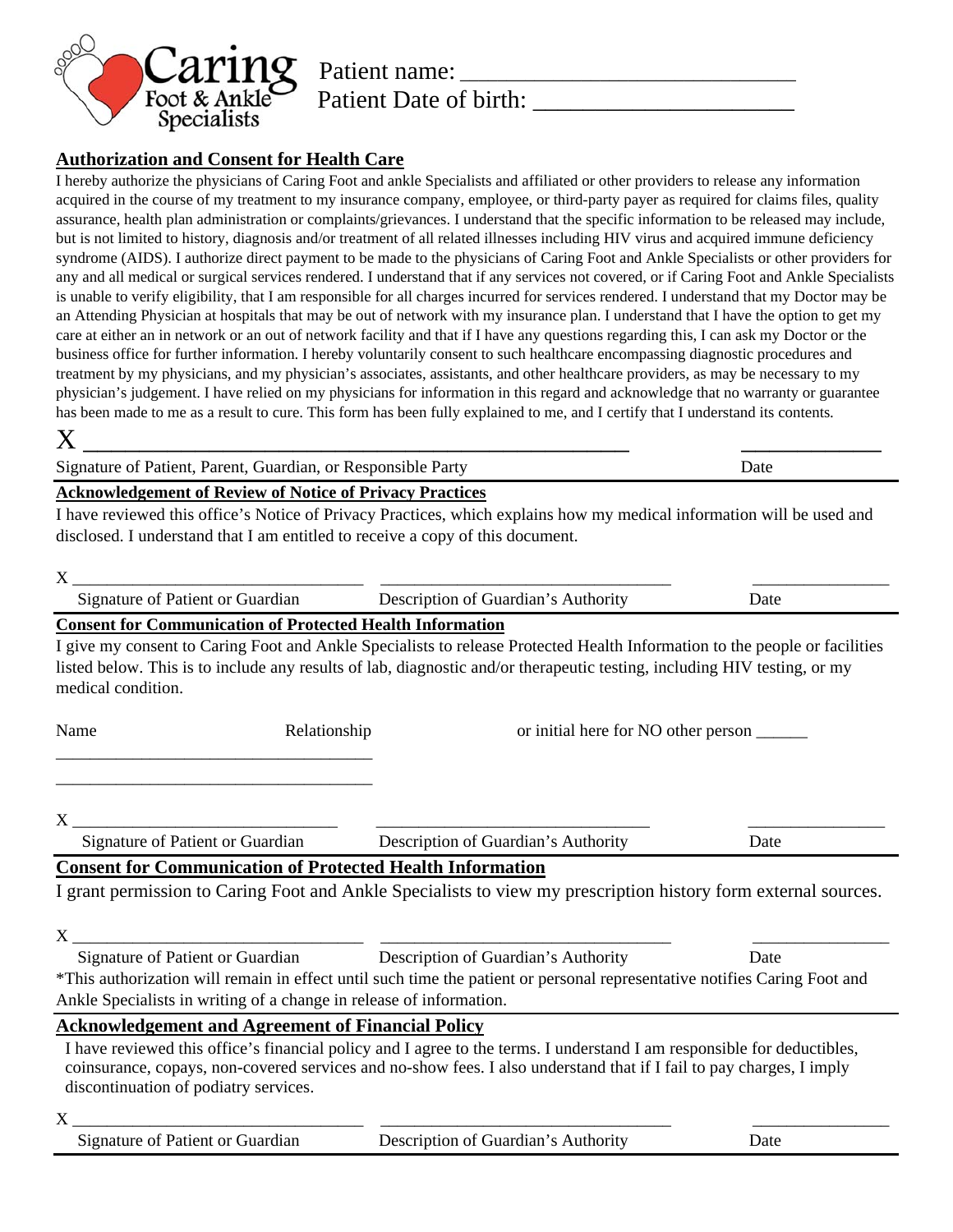| Name:                                                                                                                                                                                                                               | Date of Birth: // Appointment Date:                                                                                                                                                                                            |                              |  |
|-------------------------------------------------------------------------------------------------------------------------------------------------------------------------------------------------------------------------------------|--------------------------------------------------------------------------------------------------------------------------------------------------------------------------------------------------------------------------------|------------------------------|--|
| <b>Reason for Visit:</b> (Please be as specific as possible)                                                                                                                                                                        |                                                                                                                                                                                                                                |                              |  |
| (Please be specific by circling all that apply)                                                                                                                                                                                     | Location: please mark areas of specific area of concern on the diagrams à<br><b>Amount of pain:</b> on 1-10 scale; 10 being worst pain: $\frac{10}{10}$                                                                        |                              |  |
| Date of initial injury: $\boxed{1}$                                                                                                                                                                                                 | <b>Nature of pain:</b> Dull, Sharp, Shooting, electric, Tingling, Itching, Burning<br><b>Duration:</b> Constant, Intermittent, Flare-ups (how often?<br><b>Onset of Symptoms:</b> ______ days, _____ weeks, _____ years ago    |                              |  |
|                                                                                                                                                                                                                                     | Location of injury: home, work, automobile, other:<br>What makes the pain worse?: walking, weight-bearing, after rest,                                                                                                         |                              |  |
| <b>Shoe Size:</b> _____, Men's/Women's/Wide/Narrow                                                                                                                                                                                  | Treatments already tried: The material control of the state of the state of the state of the state of the state of the state of the state of the state of the state of the state of the state of the state of the state of the |                              |  |
| <b>Primary Medical Doctor:</b> The Second Second Second Second Second Second Second Second Second Second Second Second Second Second Second Second Second Second Second Second Second Second Second Second Second Second Second Sec |                                                                                                                                                                                                                                | Date of Last Visit: /        |  |
| <b>Doctor Treating for Diabetes:</b>                                                                                                                                                                                                |                                                                                                                                                                                                                                | Date of Last Visit: __ ___ / |  |
| <b>Former Podiatrist:</b>                                                                                                                                                                                                           |                                                                                                                                                                                                                                | <b>Date of Last Visit:</b>   |  |

## **MEDICAL HISTORY** *(Please Circle only those items that apply)***:**

| Alzheimer's / Dementia                    | Chronic Diarrhea                           | Joint Replacements: Knee / Hip       |
|-------------------------------------------|--------------------------------------------|--------------------------------------|
| Anemia                                    | <b>Circulatory Problems</b>                | Kidney Disease / Dialysis            |
| Anxiety / Depression                      | Cramps in feet or legs                     | Liver Disease / Hepatitis / Jaundice |
| Arthritis: Rheumatoid / Osteoarthritis /  | CVA (Stroke) / TIAs                        | Lyme's Disease                       |
| Lupus / Gouty                             | Diabetes: Diet / Oral / Insulin<br># $Yrs$ | Neuropathy / MS                      |
| <b>Artificial Heart Valves or Joints</b>  | Epilepsy / Fainting / Seizures             | Osteoporosis                         |
| Asthma / Emphysema / Lung Problem         | Fibromyalgia – Chronic pain                | Peripheral Vascular Disease          |
| Autoimmune Disease / HIV / AIDS           | disorder                                   | <b>Rheumatic Fever</b>               |
| <b>Back Problems / Herniated Discs</b>    | Gastric Reflux / Hiatal Hernia             | Skin Problems /                      |
| <b>Blood Disease / Bleeding Disorders</b> | GI Ulcers / Stomach Problems               | <b>P</b> soriasis                    |
| <b>Blood Clots / DVT</b>                  | Gout                                       | Thyroid Problems /                   |
| Broken Bones in Feet / Legs               | Heart Attack / MI                          | Hypothyroidism                       |
| $Cancer - Type$                           | Heart Disease / Angina / Chest Pain        | Varicose Veins                       |
| <b>Charcot Joint</b>                      | <b>High Blood Pressure</b>                 | Weight Loss / Gain (Unexplained)     |
| Chemical Dependency – Type                | <b>High Cholesterol</b>                    | If over $65$ – History of Falls      |

**Other Medical Problems** *(Please List):* 

**PAST SURGICAL HISTORY (***Please Circle only those items that apply***): NONE**

| Mastectomy<br>Other Joint Replacement<br>Pacemaker<br><b>Plastic Surgery</b><br>Prostate Surgery<br>Tonsillectomy<br><b>Venous Ligation</b><br><b>Wound Care</b> |
|------------------------------------------------------------------------------------------------------------------------------------------------------------------|
| <b>Gall Bladder Removal</b><br><b>Heart Bypass Surgery</b><br>Hip Joint Replacement                                                                              |